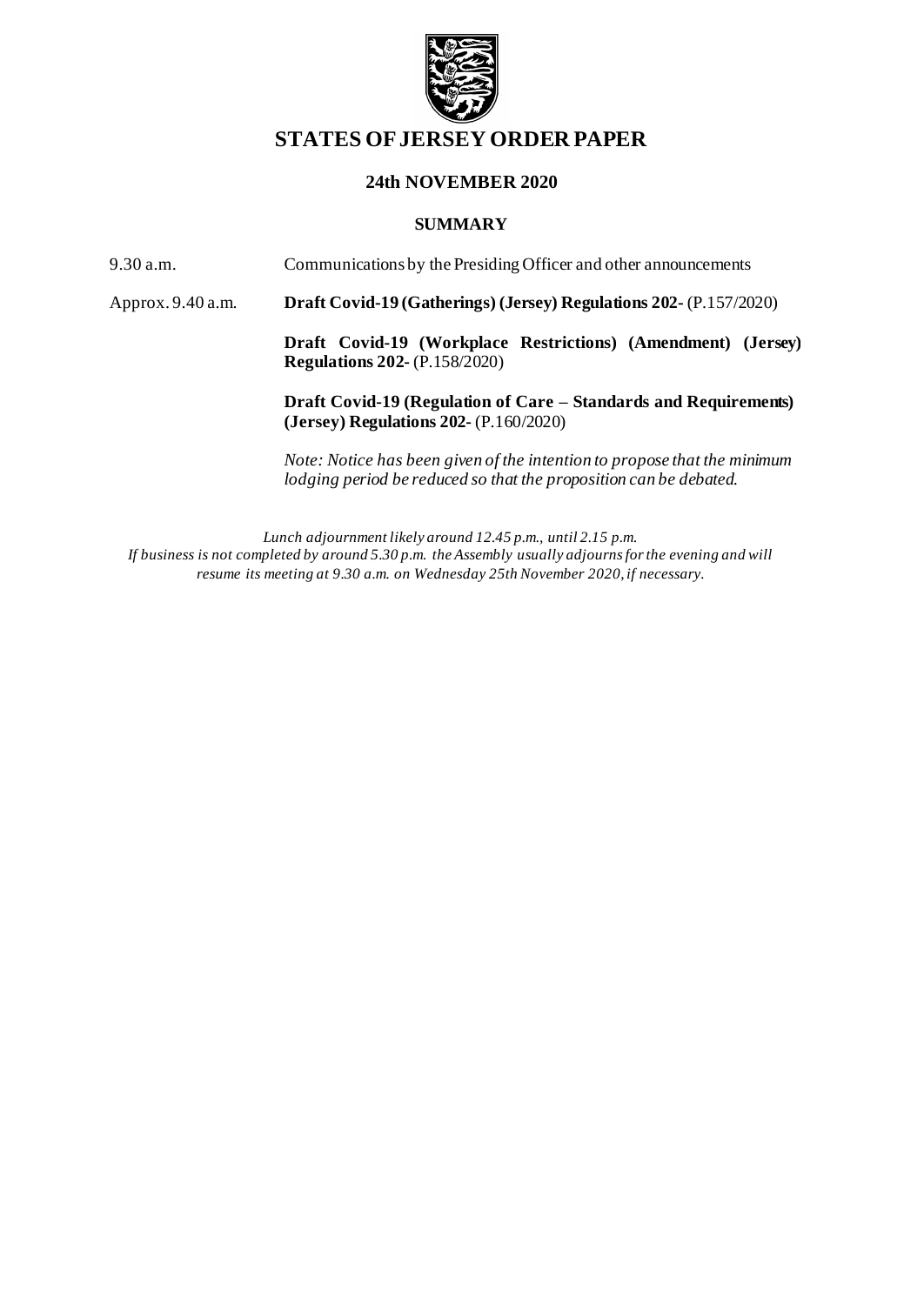

## **STATES OF JERSEY ORDER PAPER 24th NOVEMBER 2020**

## **A. COMMUNICATIONS BY THE PRESIDING OFFICER**

# **C. DOCUMENTS PRESENTED**

|    | Draft Covid-19 (Gatherings) (Jersey) Regulations 202- (P.157/2020): comments.<br>Presented: 20th November 2020, Comité des Connétables.                                                          | P.157/2020.<br>Com.     |
|----|--------------------------------------------------------------------------------------------------------------------------------------------------------------------------------------------------|-------------------------|
|    | Draft Covid-19 (Gatherings) (Jersey) Regulations 202- (P.157/2020): comments.<br>Presented: 20th November 2020, Health and Social Security Scrutiny Panel.                                       | P.157/2020.<br>Com.(2). |
|    | Draft Covid-19 (Workplace Restrictions) (Amendment) (Jersey) Regulations 202-<br>(P.158/2020): comments.<br>Presented: 20th November 2020, Comité des Connétables.                               | P.158/2020.<br>Com.     |
|    | Draft Covid-19 (Workplace Restrictions) (Amendment) (Jersey) Regulations 202-<br>(P.158/2020): comments.<br>Presented: 23rd November 2020, Economic and International Affairs Scrutiny<br>Panel. | P.158/2020.<br>Com.(2). |
| D. | NOTIFICATION OF LODGED PROPOSITIONS                                                                                                                                                              |                         |
|    | Draft Covid-19 (Regulation of Care – Standards and Requirements) (Jersey)<br>Regulations 202-.<br>Lodged: 20th November 2020, Minister for the Environment.                                      | P.160/2020.             |
| L. | <b>PUBLIC BUSINESS</b>                                                                                                                                                                           |                         |
|    | Draft Covid-19 (Gatherings) (Jersey) Regulations 202-.<br>Lodged: 16th November 2020, Minister for Health and Social Services.                                                                   | P.157/2020.             |
|    | Draft Covid-19 (Gatherings) (Jersey) Regulations 202- (P.157/2020): comments.<br>Presented: 20th November 2020, Comité des Connétables.                                                          | P.157/2020.<br>Com.     |
|    | Draft Covid-19 (Gatherings) (Jersey) Regulations 202- (P.157/2020): comments.<br>Presented: 20th November 2020, Health and Social Security Scrutiny Panel.                                       | P.157/2020.<br>Com.(2). |
|    | Draft Covid-19 (Workplace Restrictions) (Amendment) (Jersey) Regulations 202-. P.158/2020.<br>Lodged: 17th November 2020, Minister for Health and Social Services.                               |                         |
|    | Draft Covid-19 (Workplace Restrictions) (Amendment) (Jersey) Regulations 202-<br>(P.158/2020): comments.<br>Presented: 20th November 2020, Comité des Connétables.                               | P.158/2020.<br>Com.     |
|    | Draft Covid-19 (Workplace Restrictions) (Amendment) (Jersey) Regulations 202-<br>(P.158/2020): comments.<br>Presented: 23rd November 2020, Economic and International Affairs Scrutiny Panel.    | P.158/2020.<br>Com.(2). |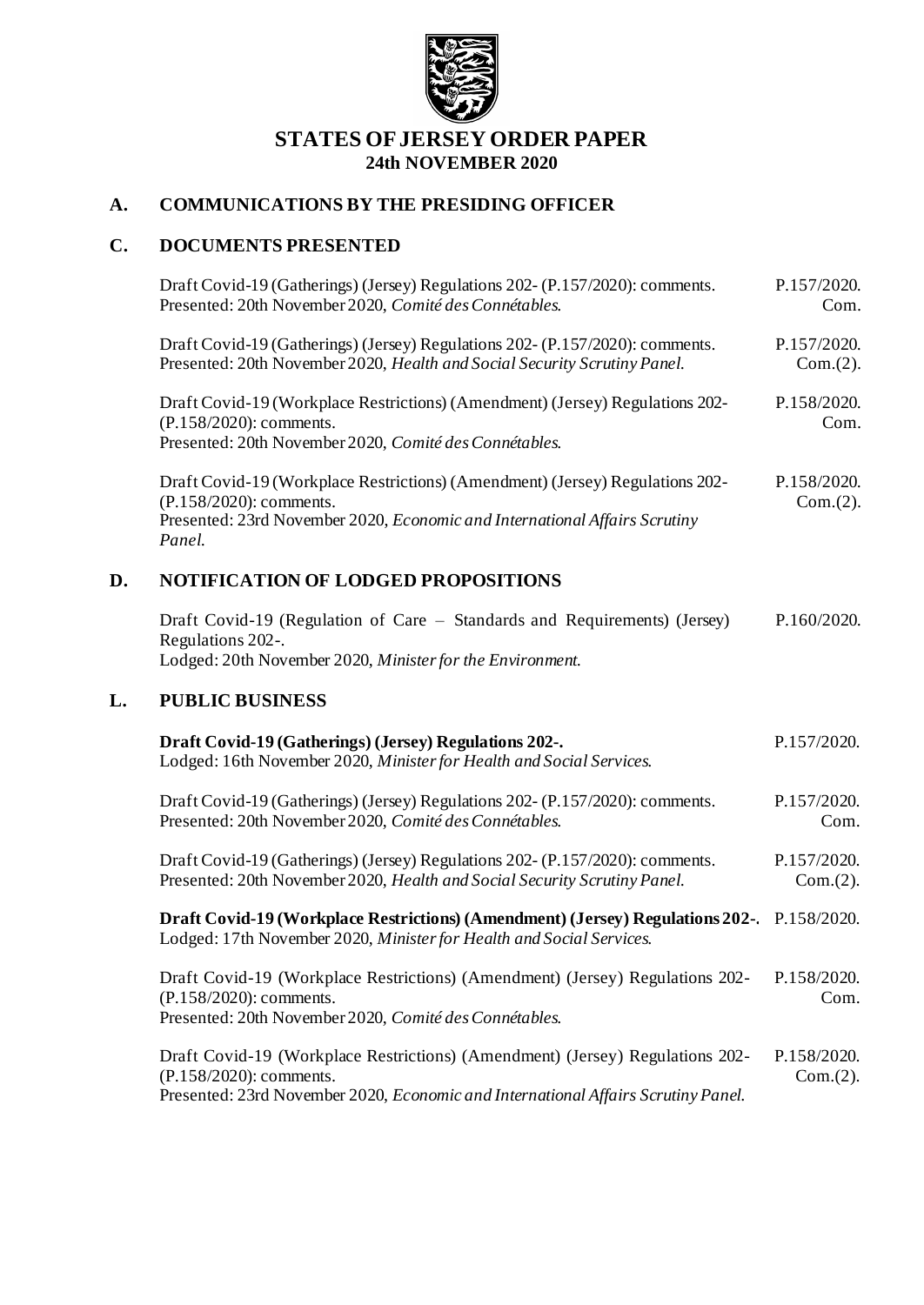

#### **Draft Covid-19 (Regulation of Care – [Standards and Requirements\) \(Jersey\)](https://statesassembly.gov.je/AssemblyPropositions/2020/P.160-2020.pdf)  [Regulations 202-.](https://statesassembly.gov.je/AssemblyPropositions/2020/P.160-2020.pdf)** [P.160/2020.](https://statesassembly.gov.je/AssemblyPropositions/2020/P.160-2020.pdf)

[Lodged: 20th November 2020,](https://statesassembly.gov.je/AssemblyPropositions/2020/P.160-2020.pdf) *Minister for the Environment.*

*Note: Because of the requirement for a six-week lodging period, the minimum lodging period of the proposition of the Minister for the Environment will expire on Friday 1st January 2021. The Minister has therefore given notice of his intention to propose, in accordance with Standing Order 26(7), that the minimum lodging period for the amendment be reduced in order that it can be debated at the meeting.*

## **DR. M. EGAN Greffier of the States**

23rd November 2020

**Note – In accordance with the requisition notice for this meeting, the meeting will continue, if necessary, on Wednesday 25th November 2020.**